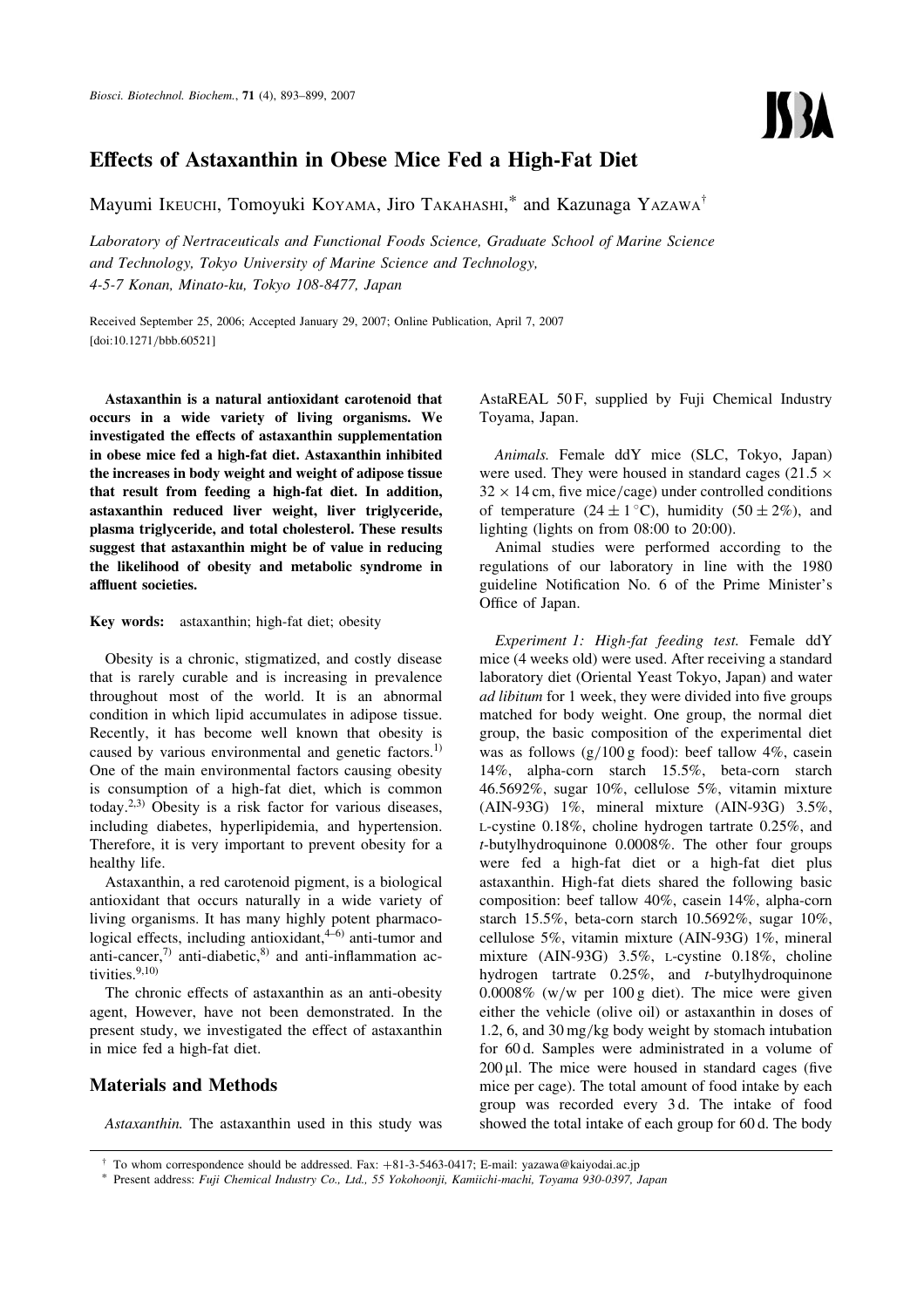

Fig. 1. Body Weight of Mice Administered Vehicle or Astaxanthin at 1.2, 6, or  $30 \text{ mg/kg}$  wt. during the Experimental Period.  $\Box$ , normal diet; , high-fat diet;  $\triangle$ , high-fat diet + astaxanthin 1.2 mg/kg;  $\bigcirc$ , high-fat diet + astaxanthin 6 mg/kg;  $\times$ , high-fat diet + astaxanthin 30 mg/kg. Values are means  $\pm$  SE (n = 8 per group) #, P < 0.05; ##, P < 0.01 vs. normal diet. \*, P < 0.05; \*\*, P < 0.01; 6 mg/kg vs. high-fat diet. \$, p < 0.05; \$\$, p < 0.01;  $30 \text{ mg/kg}$  vs. high-fat diet.

weight of each mouse was recorded every 3 d. After 60 d, the mice were killed by anesthesia. Blood samples were collected from the heart. The concentrations of triglyceride and total cholesterol in the plasma were determined by enzymatic colorimetric tests with commercial kits (triglyceride E-test, cholesterol E-test) from Wako Pure Chemical Industries, Tokyo, Japan.

Parametrial adipose tissue and organs (liver, kidney, spleen, and heart) were quickly removed and weighed. The liver was stored at  $-20^{\circ}$ C until analysis. The liver triglycerides were extracted by the procedure of Folch  $et al.<sup>11</sup>$  and were determined with a commercial kit.

Experiment 2: Lipid-loading test. Female ddY mice were housed for 1 week under the conditions described above. They were provided a normal diet (MR stock, Nihon nousan, Tokyo, Japan) and water ad libitum. After the mice had been deprived of food overnight, they were orally administered 0.3 ml of olive oil with or without astaxanthin at a dose of 30 mg/kg (each group,  $n = 10$ ). Blood samples were taken from the tail 0, 1, 2, 3, 4, 5, 6, 7, and 8 h after administration. The concentrations of triglyceride in the plasma were determined by enzymatic colorimetric tests with commercial kits (triglyceride E-test) from Wako Pure Chemical Industries, Tokyo, Japan.

Experiment 3: Respiratory exchange ratio. Female ddY mice were housed for 1 week under the conditions described above. They were provided a normal diet (MR stock, Nihon nousan, Tokyo, Japan) and water ad libitum. Twenty mice were divided into two groups  $(n = 10$  per group). The mice were given either vehicle





The mice were housed in standard cages (five mice per cage). The total amount of food intake by each group was recorded every 3 d. The intake of food shown is the total intake for 60 d for each group.

(olive oil) or astaxanthin in doses of 30 mg/kg body weight by stomach intubation at every day for 4 weeks. Four weeks later the mice were prohibited access to food 12 h before administration of samples to avoid the effect of the components in the diet or of digestion and absorption on respiratory gas. The mice were administered vehicle (olive oil) or astaxanthin in doses of 30 mg/kg body weight by stomach intubation. Eight h later, the respiratory gases were measured for 1 h. The instruments used for measurement of the respiratory quotient in mice consisted of acrylic metabolic chambers, gas analyzers (model LE 405 Gas Analyzer Panlab Technology for Bioresearch, Madrid, Spain), and a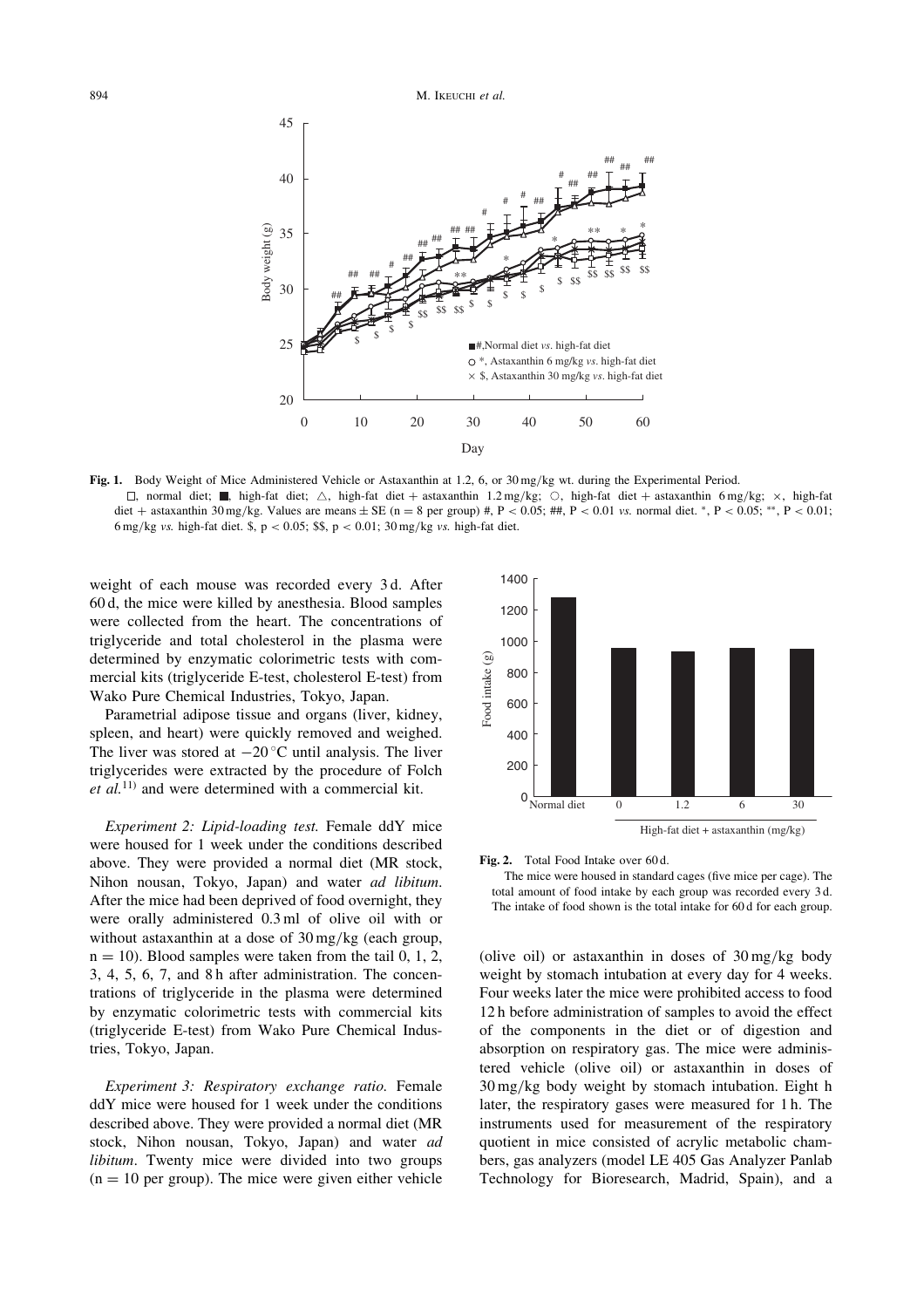Effects of Astaxanthin on Obesity in Mice 895



Fig. 3. Effects of Astaxanthin on Parametrial Adipose Tissue and Liver Weight in Mice Fed a High-Fat Diet for 60 d. Values are means  $\pm$  SE (n = 8 per group) #, P < 0.05 vs. normal diet; \*\*\*, P < 0.005 vs. high-fat diet.

switching system (model LE 400 Air Supply and Switching, Panlab Technology for Bioresearch).

Statistical analysis. All values are expressed as mean  $\pm$  SE. Data were analyzed by one-way ANOVA, and differences among the means of groups were analyzed by the Tukey-Kramer multiple comparison test. Differences were considered significant at  $p < 0.05$ .

### **Results**

#### Change in body weight (Experiment 1)

Figure 1 shows the changes in body weight of the groups during the experiments. Feeding a high-fat diet containing 40% beef tallow caused a marked increase in body weight as compared to feeding a normal diet. However, feeding a high-fat diet plus astaxanthin at levels of 6 mg/kg or 30 mg/kg significantly reduced the body weight gain induced by the high-fat diet (Fig. 1). Food intake during the experiments was weighed. Feeding a high-fat diet caused a marked decrease in food intake as compared to feeding a normal diet, but astaxanthin did not affect food intake (Fig. 2).

#### Periepididymal tissue and liver weight

The mice fed a high-fat diet containing 40% beef tallow for 60 d had a significantly higher adipose tissue weight than the mice fed the normal diet. In the high-fat diet plus astaxanthin 30 mg/kg group, adipose tissue weight was significantly lower than in the mice fed the high-fat diet alone (Fig. 3). In the high-fat diet plus astaxanthin 1.2 mg/kg and 6 mg/kg groups, the adipose tissue weight tended to be lower than in the group receiving the high-fat diet alone, but not significantly.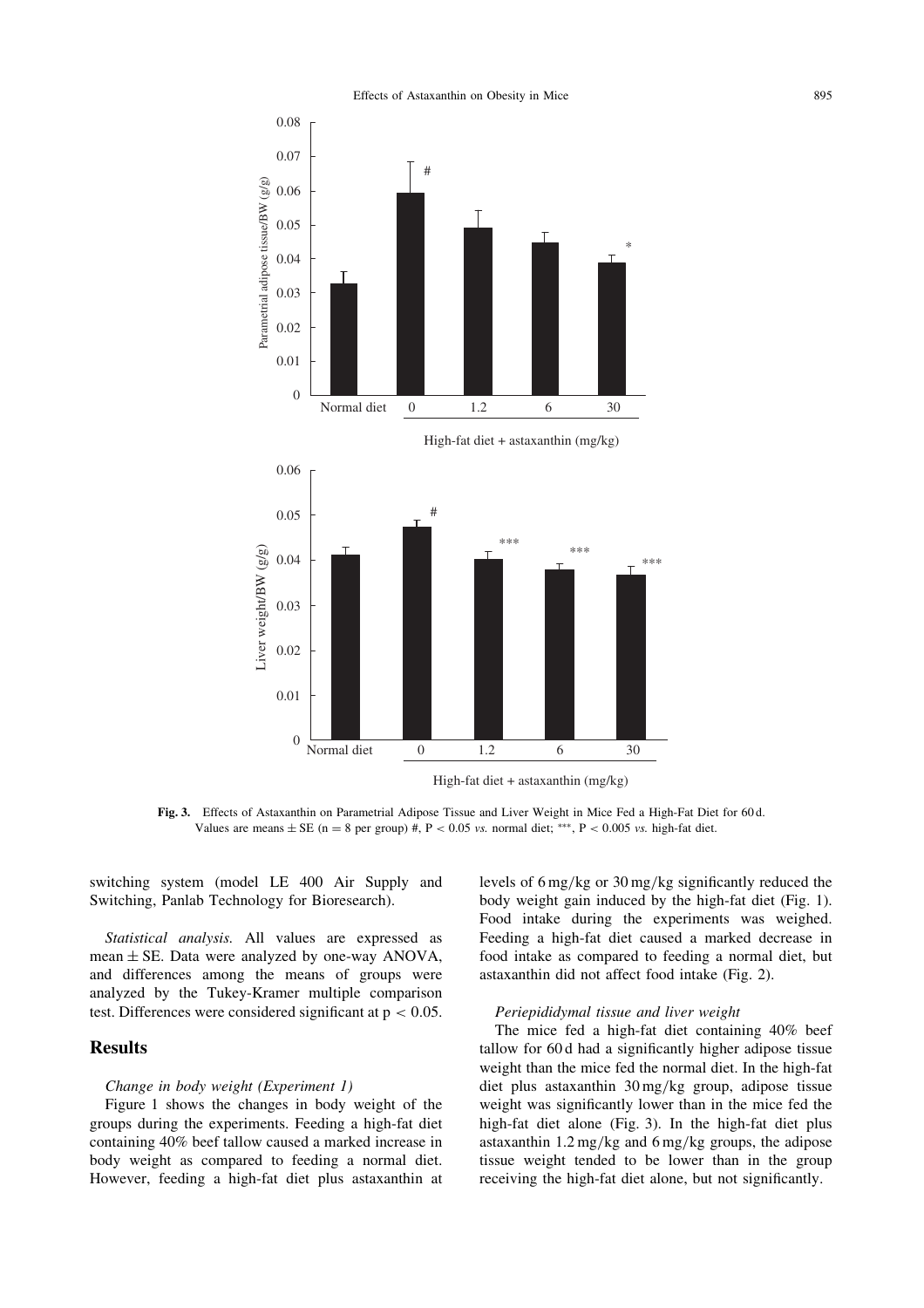

Fig. 4. Effects of Astaxanthin on Liver Triglyceride in Mice Fed a High-Fat Diet for 60 d. Values are means  $\pm$  SE (n = 8 per group) #, P < 0.05; vs. normal diet. \*\*\*, P < 0.005 vs. high-fat diet.

The high-fat diet plus astaxanthin also significantly suppressed the increase in liver weight induced by the high-fat diet alone. The weights of the kidney, spleen, and heart did not differ significantly among groups (data not shown).

#### Liver lipid content

The lipid levels in the liver when astaxanthin was administered are shown in Fig. 4. The liver triglyceride level was higher in the high-fat diet group than the normal diet group. In the high-fat diet plus astaxanthin 6 mg/kg and 30 mg/kg groups, liver lipids were lower than in the group fed the high-fat diet alone.

#### Plasma lipids

The plasma triglyceride level was higher in the highfat diet alone group than in the normal diet group. However, values in the high-fat diet plus astaxanthin 6 mg/kg and 30 mg/kg groups were lower than in the group receiving the high-fat diet alone (Fig. 5). In the high-fat diet plus astaxanthin 1.2 mg/kg group, the triglyceride level tended to be lower than in the group fed the high-fat diet alone, but not significantly. The plasma total cholesterol level was higher in the highfat diet alone group than in the normal diet group. However, values in the high-fat diet plus astaxanthin 30 mg/kg group were lower than in the high-fat diet alone group.

#### Lipid-loading test (Experiment 2)

In the lipid-loading test, plasma triglyceride concentration gradually increased until 4 h after sample (olive oil or olive oil plus astaxanthin) administration, and then it gradually decreased. The plasma triglyceride level was not reduced in the astaxanthin group more than in the vehicle group (Fig. 6).

#### Respiratory exchange ratio (Experiment 3)

Figure 7 shows the changes in metabolic rate in mice administrated vehicle and astaxanthin 30 mg/kg every day after 4 weeks. The vehicle group maintained its respiratory quotient at 0.9–0.95. The respiratory quotient was lower in the astaxanthin 30 mg/kg group than in the mice of the vehicle group (Fig. 7).

## **Discussion**

It is generally accepted that diets high in fat contribute to obesity in both humans<sup>12)</sup> and animal models.<sup>13)</sup> High dietary fat intake is widely accepted to be associated with a higher risk for obesity and chronic diseases such as cardiovascular disease, some types of cancer,  $14$ ) diabetes, hyperlipidemia, and hypertension. For example, high fat consumption is related to the prevalence of metabolic syndrome in affluent societies.15)

In the present study increases in the body weight and weight of adipose tissue were prevented in mice fed a high-fat diet plus astaxanthin without changing the energy intake, except in the normal diet group. At the end point of the experiments, astaxanthin inhibition of elevation in the weights of the body and of adipose tissue appeared to be dose-dependent (Figs. 1, 2). In addition, astaxanthin reduced liver weight (Fig. 3), liver triglyceride (Fig. 4), plasma triglyceride, and total cholesterol (Fig. 5). These results indicate that astaxanthin prevents the obesity and fatty liver induced by feeding a high-fat diet.

Reducing energy intake and increasing energy expenditure are fundamental to the treatment of obesity.

In terms of energy intake, for the purpose of clarifying the mechanism of the body weight reduction observed in this study, the effect of astaxanthin on the absorption of triglyceride in the intestines was investigated. Astaxan-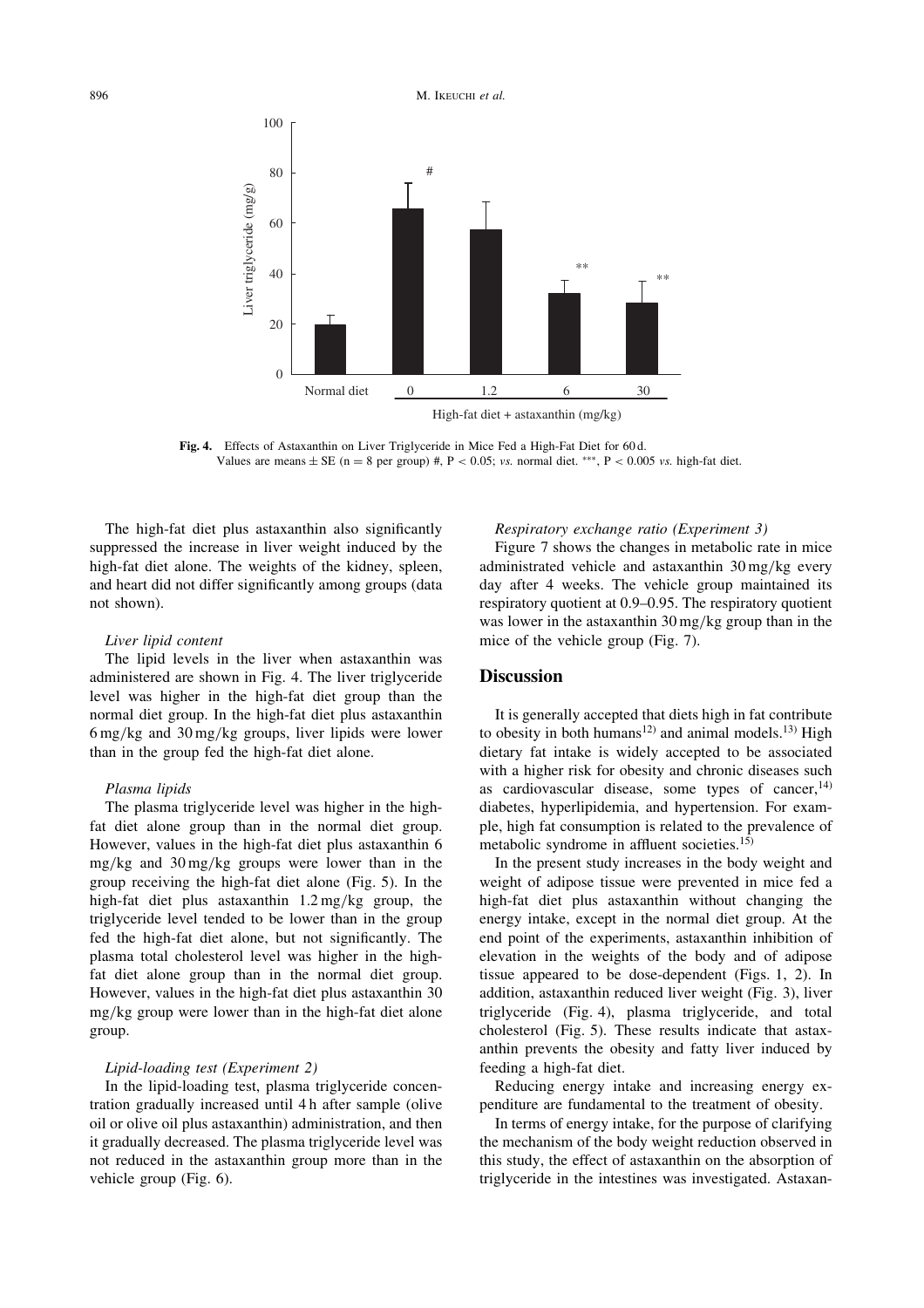Effects of Astaxanthin on Obesity in Mice 897



Fig. 5. Effects of Astaxanthin on Plasma Triglyceride and Cholesterol in Mice Fed a High-Fat Diet for 60 d. Values are means  $\pm$  SE (n = 8 per group) ###, P < 0.005 vs. normal diet. \*, P < 0.05; \*\*\*, P < 0.005 vs. high-fat diet.

thin did not decrease the plasma triglyceride gain caused by olive oil administration (Fig. 6). It is well known that dietary fat is not absorbed from the intestine unless it has been subjected to the action of pancreatic lipase. In strategies to prevent obesity, one of the key steps is inhibition of the digestion and absorption of dietary fat. We tested astaxanthin for inhibitory action against pancreatic lipase in vitro and found that astaxanthin did not inhibit pancreatic lipase activity (data not shown). Thus, our findings indicate that astaxanthin does not affect energy intake.

Astaxanthin might affect energy expenditure, however. Because thermogenesis and fat oxidation are to a large extent under the control of the sympathetic nervous system, approaches that mimic or interfere with the sympathetic nervous system and its neurotransmitter norepinephrine offer a rational approach to obesity management.<sup>16,17)</sup> For example, capsaicin has been reported to increase catecholamine secretion and energy expenditure and to suppress body fat accumulation during long-term treatment in experimental animal studies.18–20) Oral administration of capsaicin resulted in increased endurance time during prolonged work. These increases were associated with enhanced lipolysis and sparing of glycogen, which results in delaying complete glycogen depletion through an increase in circulating catecholamine. In our previous study, astaxanthin may have had beneficial effects on endurance capacity. $2^{1}$  Astaxanthin increased the supply of blood free fatty acid in the early phase of exercise. The administration of astaxanthin causes a decrease in the utilization of glucose and an increase in the utilization of fatty acid as an energy source during exercise, which spares glycogen. According to the results of this report, astaxanthin can stimulate an increase in fatty acid utilization.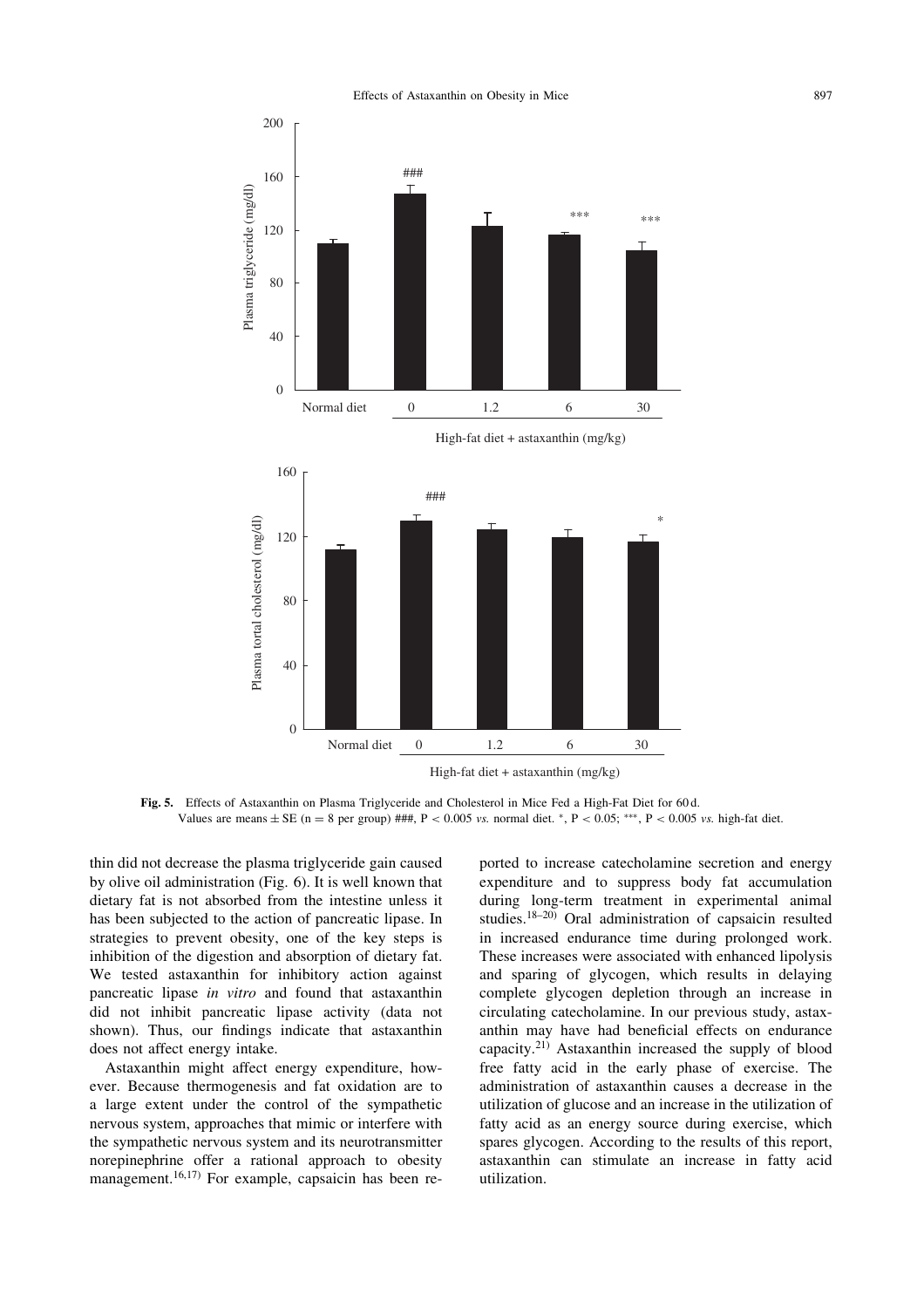

Fig. 6. Effect of Astaxanthin on Plasma Triglyceride Concentration in a Lipid-Loading Test. •, vehicle;  $\Box$ , astaxanthin 30 mg/kg. Mice (8 weeks old, female, n = 10 per group) were orally administered 0.3 ml of olive oil with or without astaxanthin 30 mg/kg. Plasma triglyceride was measured from 0 to 8 h. Each value represents mean  $\pm$  SE.



Fig. 7. Effect of Long-Term Astaxanthin Treatment on Respiratory Exchange Ratio.

, vehicle;  $\Box$ , astaxanthin 30 mg/kg. Each value represents mean  $\pm$  SE. \*, P < 0.05; \*\*, P < 0.01 vs. vehicle. Twenty mice were divided into two groups ( $n = 10$  per group). The mice were given either vehicle (olive oil) or astaxanthin in doses of  $30 \text{ mg/kg}$  body weight by stomach intubation every day for 4 weeks. Four weeks later the mice were prohibited access to food 12 h before administration of samples to avoid the effect of components in the diet and of digestion and absorption on respiratory gas. The mice were administrated 30 mg/kg of astaxanthin or vehicle (olive oil), and then 8 h later they were rested in a metabolic chamber for 60 min.

In the study we analyzed the respiratory gas of mice administrated vehicle and astaxanthin 30 mg/kg at every day for 4 weeks. Analysis was started at the last administration and for 8 h afterward, because generally the astaxanthin concentration in the blood can be detected at 2 h, reaches a peak at 6–7 h, and exists in the blood till 72 h. The half-life is 21 h. This study indicates that after long-term administration of astaxanthin, the respiratory quotient was lower in the Astaxanthin 30 mg/kg group than in the mice of vehicle group (Fig. 7). Astaxanthin might stimulate an increase in fatty acid utilization in daily life. We must measure uncoupling protein in brown adipose tissue or beta-oxidase enzymes in liver and muscle. Further studies are necessary to elucidate the mechanisms.

In conclusion, we found that astaxanthin inhibits the